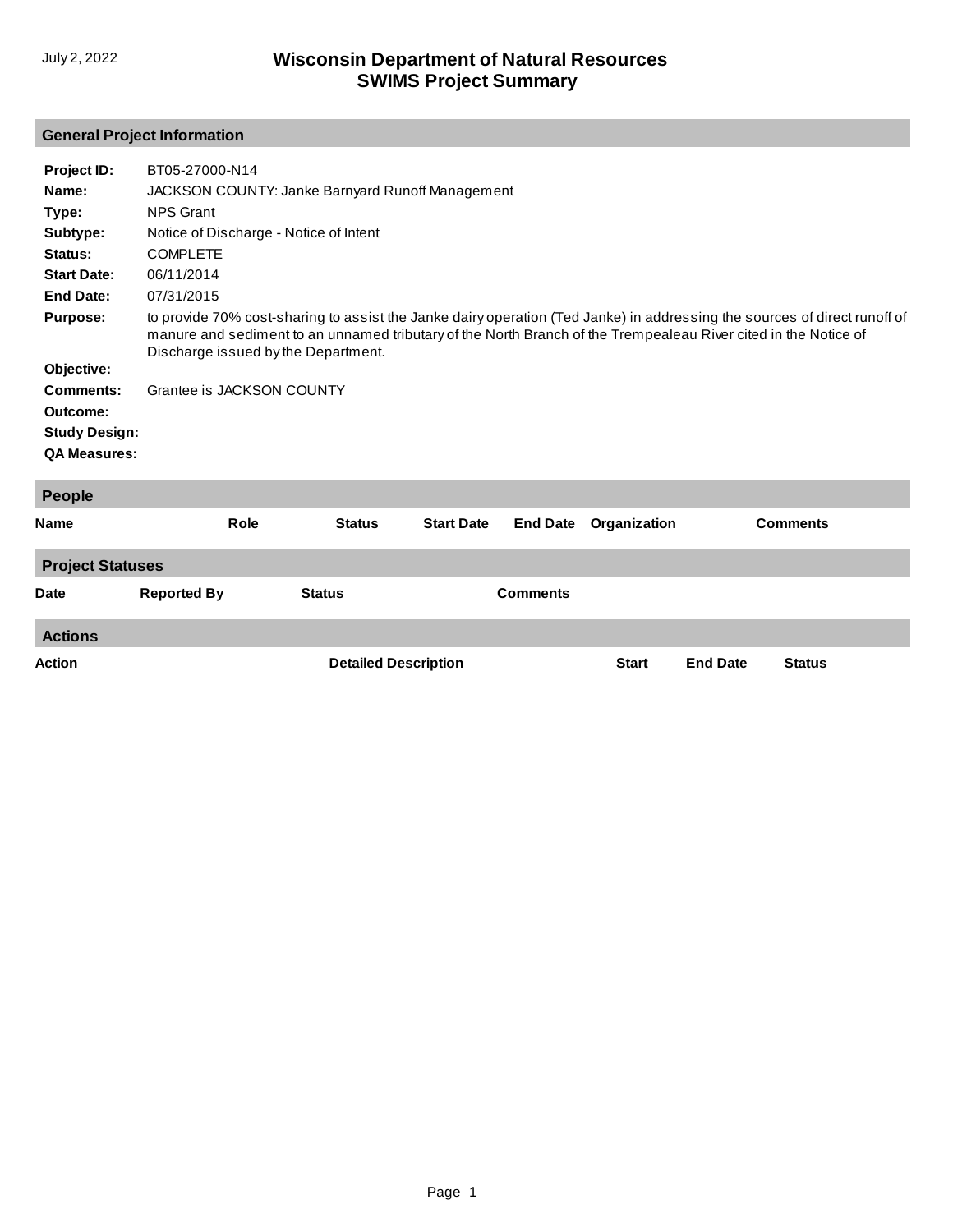| <b>Action</b> |                                                                                                                                                      | <b>Detailed Description</b> |              | Start             | <b>End Date</b> | <b>Status</b>   |
|---------------|------------------------------------------------------------------------------------------------------------------------------------------------------|-----------------------------|--------------|-------------------|-----------------|-----------------|
|               | Runoff Grant - Notice of Discharge                                                                                                                   |                             |              | 06/11/2014        | 11/20/2014      | <b>COMPLETE</b> |
| Details:      | <b>Parameter</b>                                                                                                                                     | <b>Value/Amount</b>         | <b>Units</b> |                   | <b>Comments</b> |                 |
|               | Clean Water Diversions in<br>WQMA: Number of animal<br>units for diversions<br>Clean Water Diversions in<br>WQMA: Number of farms with<br>diversions |                             |              |                   |                 |                 |
|               | Clean Water Diversions in<br>WQMA: Pollutant load<br>reduction<br>Manure Storage Facilities:<br>Number of animal units                               |                             |              |                   |                 |                 |
|               | Manure Storage Facilities:<br>Number of animal units for<br>failing facilities<br>Manure Storage Facilities:<br>Number of closed facilities          |                             |              |                   |                 |                 |
|               | Manure Storage Facilities:<br>Number of failing/leaking<br>facilities<br>Manure Storage Facilities:                                                  |                             |              |                   |                 |                 |
|               | Number of new/altered<br>facilities<br>Nutrient Management on<br>Agricultural Land: Acres                                                            |                             |              |                   |                 |                 |
|               | planned<br>Prohibition: Direct Runoff from 3<br>Feedlot/Stored Manure:                                                                               |                             |              | <b>Facilities</b> |                 |                 |
|               | <b>Number of Facilities</b><br>Prohibition: Direct Runoff from 301<br>Feedlot/Stored Manure:                                                         |                             |              | AUs               |                 |                 |
|               | Number of animal units<br>Prohibition: Direct Runoff from 50<br>Feedlot/Stored Manure:<br>Pollutant load reduction                                   |                             |              | Ibs               |                 |                 |
|               | Prohibition: Manure Storage<br>Overflow: Number of animal<br>units<br>Prohibition: Manure Storage                                                    |                             |              |                   |                 |                 |
|               | Overflow: Number of farms<br>Prohibition: Unconfired<br>Manure Pile in WQMA: Number<br>of farms<br>Prohibition: Unlimited                            | 1                           |              | Farm              |                 |                 |
|               | Livestock Access: Feet of bank<br>protected<br>Prohibition: Unlimited                                                                                |                             |              |                   |                 |                 |
|               | Livestock Access: Number of<br>farms<br>Sheet, rill and wind erosion:<br>Acres meeting "T"<br>Streambank & Shoreline                                 |                             |              |                   |                 |                 |
|               | Protection: Pollutant load<br>reduction<br>Streambank & Shoreline                                                                                    |                             |              |                   |                 |                 |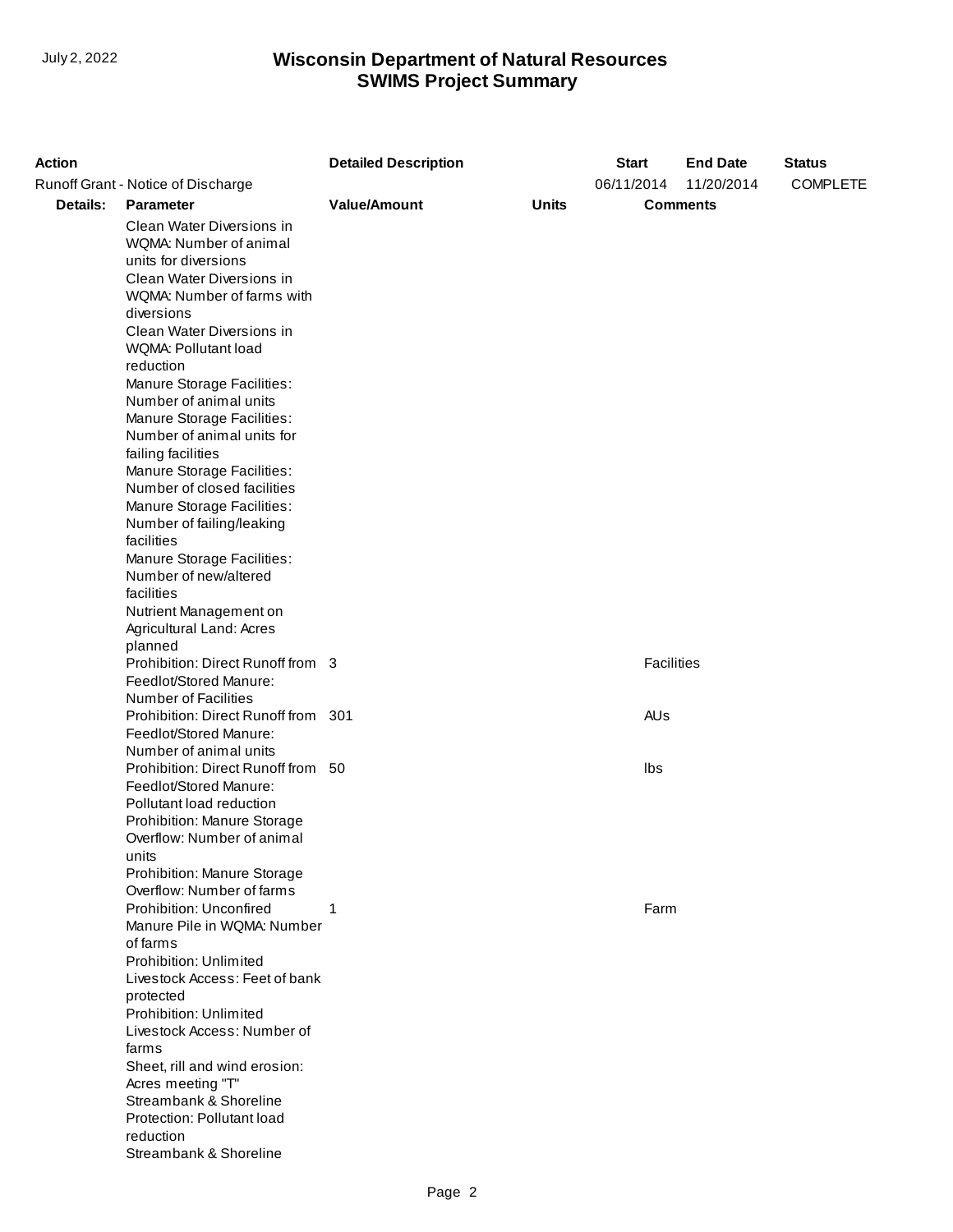| <b>Action</b>        |                                      | <b>Detailed Description</b>                                                                                                                                                                                                                                                                                                                                                                                                                                                             |              | <b>Start</b> | <b>End Date</b> | <b>Status</b>   |
|----------------------|--------------------------------------|-----------------------------------------------------------------------------------------------------------------------------------------------------------------------------------------------------------------------------------------------------------------------------------------------------------------------------------------------------------------------------------------------------------------------------------------------------------------------------------------|--------------|--------------|-----------------|-----------------|
| <b>Details:</b>      | <b>Parameter</b>                     | <b>Value/Amount</b>                                                                                                                                                                                                                                                                                                                                                                                                                                                                     | <b>Units</b> |              | <b>Comments</b> |                 |
|                      | <b>Protection: Units</b>             |                                                                                                                                                                                                                                                                                                                                                                                                                                                                                         |              |              |                 |                 |
| <b>Grant Awarded</b> |                                      | This project is a landowner installation of<br>nonpoint source best management<br>practices to contribute to the restoration of<br>Wisconsin <sub>i</sub> s waters and was funded by<br>the 319 grant. Specifically, the grantee will<br>provide 70% cost-sharing to assist the<br>dairy operation in addressing the sources<br>of direct runoff of manure and sediment to<br>an unnamed tributary of the North Branch<br>of the Trempealeau River cited in the<br>Notice of Discharge. |              | 06/11/2014   | 07/31/2015      | <b>COMPLETE</b> |
|                      | Best Management Practices, Implement | This project is a landowner installation of<br>nonpoint source best management<br>practices to contribute to the restoration of<br>Wisconsin?s waters and was funded by<br>the 319 grant. Specifically, the grantee will<br>provide 70% cost-sharing to assist the<br>dairy operation in addressing the sources<br>of direct runoff of manure and sediment to<br>an unnamed tributary of the North Branch<br>of the Trempealeau River cited in the<br>Notice of Discharge.              |              | 06/11/2014   | 07/31/2015      | <b>COMPLETE</b> |

# **Monitoring Stations**

| <b>Station ID</b>       | <b>Name</b> |                   | <b>Comments</b>      |
|-------------------------|-------------|-------------------|----------------------|
| <b>Assessment Units</b> |             |                   |                      |
| <b>WBIC</b>             | Segment     | <b>Local Name</b> | <b>Official Name</b> |

| <b>WBIC</b> | <b>Segment</b> | <b>Local Name</b>    | <b>Official Name</b>      |
|-------------|----------------|----------------------|---------------------------|
| 980400      |                | Deer Lake            | Deer Lake                 |
| 1033700     | 1              | Un Lake              | Unnamed                   |
| 1314000     | 3              | <b>Beaver Creek</b>  | <b>Beaver Creek</b>       |
| 1315800     | 1              | <b>Silver Creek</b>  | <b>Silver Creek</b>       |
| 1317500     |                | West Br Beaver Cr    | West Branch Beaver Creek  |
| 1318200     |                | Hunters Peak Ditch   | <b>Hunters Peak Ditch</b> |
| 1318500     |                | Unnamed Lake         | Unnamed                   |
| 1318700     |                | <b>Unnamed Lake</b>  | Unnamed                   |
| 1319100     |                | <b>Unnamed Lake</b>  | Unnamed T20n R01e S21-10  |
| 1319300     |                | Unnamed Lake         | Unnamed T20n R01e S20-02  |
| 1319600     |                | Unnamed Lake         | Unnamed                   |
| 1319800     |                | Unnamed Lake         | Unnamed                   |
| 1319830     |                | Un Lake              | Unnamed                   |
| 1319900     |                | Un Lake              | Unnamed                   |
| 1320000     |                | Unnamed Stream       | Unnamed                   |
| 1320200     |                | Unnamed              | Unnamed T20n R01e S16-13  |
| 1320300     |                | <b>Station Ditch</b> | <b>Station Ditch</b>      |
| 1320400     | 1              | Goodyear Ditch       | Goodyear Ditch            |
| 1320700     |                | Goodyear Lake        | Goodyear Lake             |
| 1321000     |                | Unnamed              | Unnamed                   |
| 1321500     | 1              | Unnamed Lake         | Unnamed                   |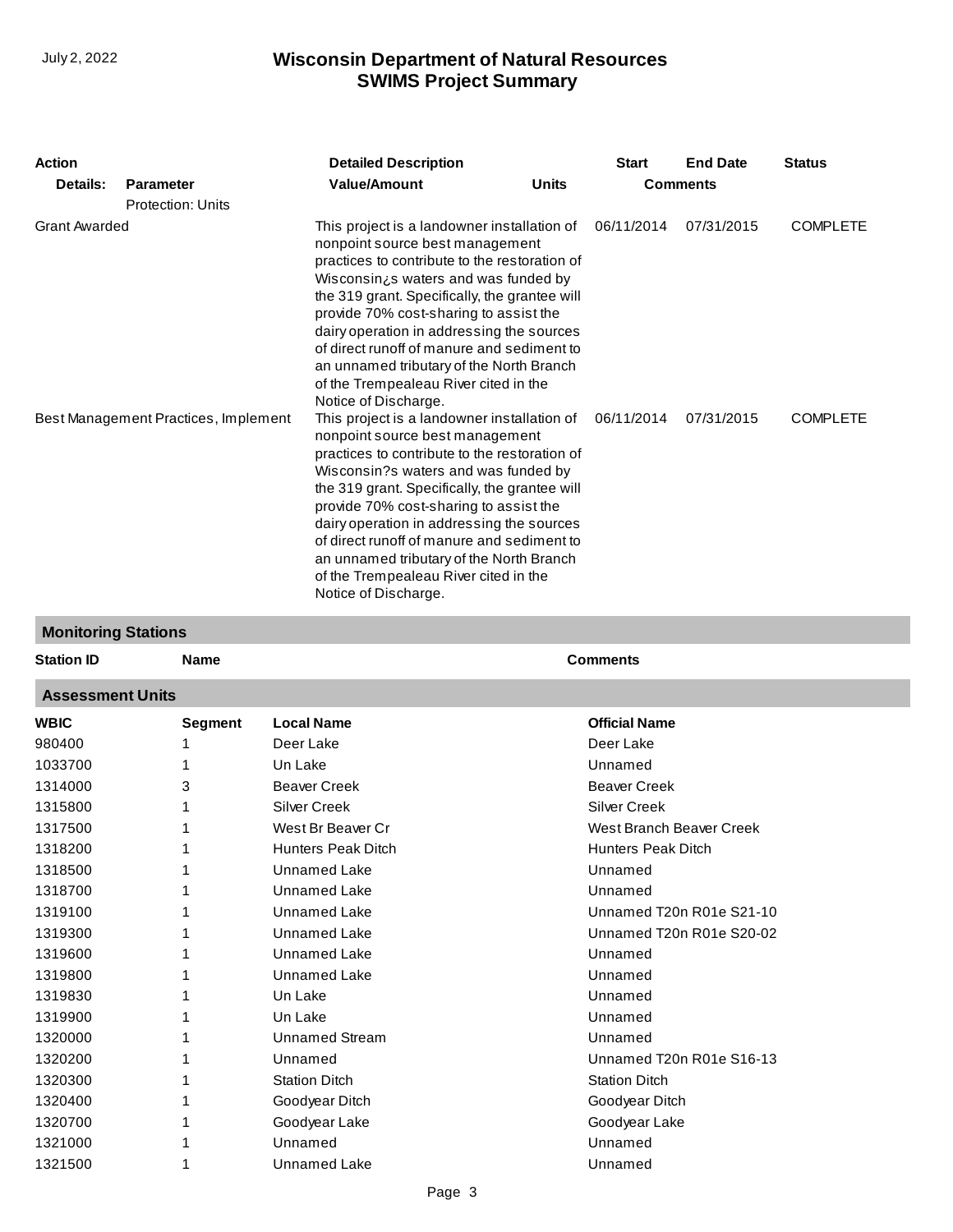| WBIC    | Segment | <b>Local Name</b>                                   | <b>Official Name</b>          |
|---------|---------|-----------------------------------------------------|-------------------------------|
| 1321700 | 1       | <b>Unnamed Lake</b>                                 | Unnamed T20n R01e S13-14      |
| 1321900 | 1       | <b>Unnamed Lake</b>                                 | Unnamed T20n R01e S13-13      |
| 1322100 | 1       | <b>Unnamed Lake</b>                                 | Unnamed T20n R01e S13-07      |
| 1323300 | 1       | Hay Creek Ditch                                     | Hay Creek Ditch               |
| 1324000 | 1       | Unnamed T21n R01e S35-07                            | Unnamed T21n R01e S35-07      |
| 1324300 | 1       | Unnamed Lake                                        | Unnamed                       |
| 1324500 | 1       | <b>Unnamed Lake</b>                                 | Unnamed T21n R01e S35-06      |
| 1324700 | 1       | Un Lake                                             | Unnamed                       |
| 1324900 | 1       | <b>Unnamed Lake</b>                                 | Unnamed T20n R01e S02-15      |
| 1325200 | 1       | <b>Hunters Peak Ditch</b>                           | <b>Hunters Peak Reservoir</b> |
| 1325400 | 1       | Juleane Reservoir                                   | Juleane Reservoir             |
| 1326100 | 5       | East Fork Lemonweir River                           | East Fork Lemonweir River     |
| 1326100 | 6       | East Fork Lemonweir River                           | East Fork Lemonweir River     |
| 1332500 | 2       | <b>Beltz Creek</b>                                  | <b>Beltz Creek</b>            |
| 1333300 | 2       | Jay Creek                                           | Jay Creek                     |
| 1335900 | 1       | <b>Unnamed Lake</b>                                 | Unnamed T19n R01w S01-09      |
| 1336200 | 1       | <b>Unnamed Lake</b>                                 | Unnamed T20n R01w S36-14      |
| 1336500 | 1       | Unnamed Lake                                        | Unnamed T20n R01e S31-07      |
| 1336700 | 1       | <b>Unnamed Lake</b>                                 | Unnamed                       |
| 1336900 | 1       | Unnnamed Lake                                       | Unnamed T20n R01e S31-05a     |
| 1337200 | 1       | <b>Unnamed Lake</b>                                 | Unnamed T20n R01w S25-06      |
| 1337400 | 1       | Unnamed                                             | Unnamed                       |
| 1337600 | 1       | <b>Unnamed Lake</b>                                 | Unnamed T20n R01w S35-03      |
| 1337800 | 1       | <b>Unnamed Lake</b>                                 | Unnamed T20n R01w S35-09      |
| 1338000 | 1       | <b>Unnamed Lake</b>                                 | Unnamed T20n R01w S35-08      |
| 1338200 | 1       | Sawdust Marsh                                       | Sawdust Marsh                 |
| 1361400 | 1       | Remington Ditch                                     | Remington Ditch               |
| 1366100 | 1       | <b>Unnamed Lake</b>                                 | Unnamed T21n R01e S25-01      |
| 1667300 | 1       | <b>Glenn Creek Pond</b>                             | <b>Glenn Creek Pond</b>       |
| 1667500 | 1       | Ketchum Lake                                        | Ketchum Lake                  |
| 1667600 | 1       | Oxbow Pond                                          | Oxbow Pond                    |
| 1667700 | 1       | Robinson Pond                                       | Robinson Pond                 |
| 1667700 | 2       | Black River Fall SF-Robinson Pond, Robinson<br>Pond | Robinson Pond                 |
| 1667900 | 1       | Stevens (Miller, Stebbs) Lake                       | Stevens Lake                  |
| 1669400 | 1       | Un Lake                                             | Unnamed                       |
| 1669500 | 1       | Un Lake                                             | Unnamed                       |
| 1669600 |         | Unnamed                                             | Unnamed                       |
| 1670000 | 1       | Un Lake                                             | Unnamed                       |
| 1670030 | 1       | Wazee Lake                                          | Wazee Lake                    |
| 1670030 | 2       | Lake Wazee                                          | Wazee Lake                    |
| 1670030 | 3       | Wazee Lake Beach, Wazee Lake                        | Wazee Lake                    |
| 1670040 | 1       | Un Lake                                             | Unnamed                       |
| 1670100 | 1       | Un Lake                                             | Unnamed                       |
| 1670100 | 2       | Un Lake                                             | Unnamed                       |
| 1670200 | 1       | Un Lake                                             | Unnamed                       |
| 1670300 | 1       | Un Lake                                             | Unnamed                       |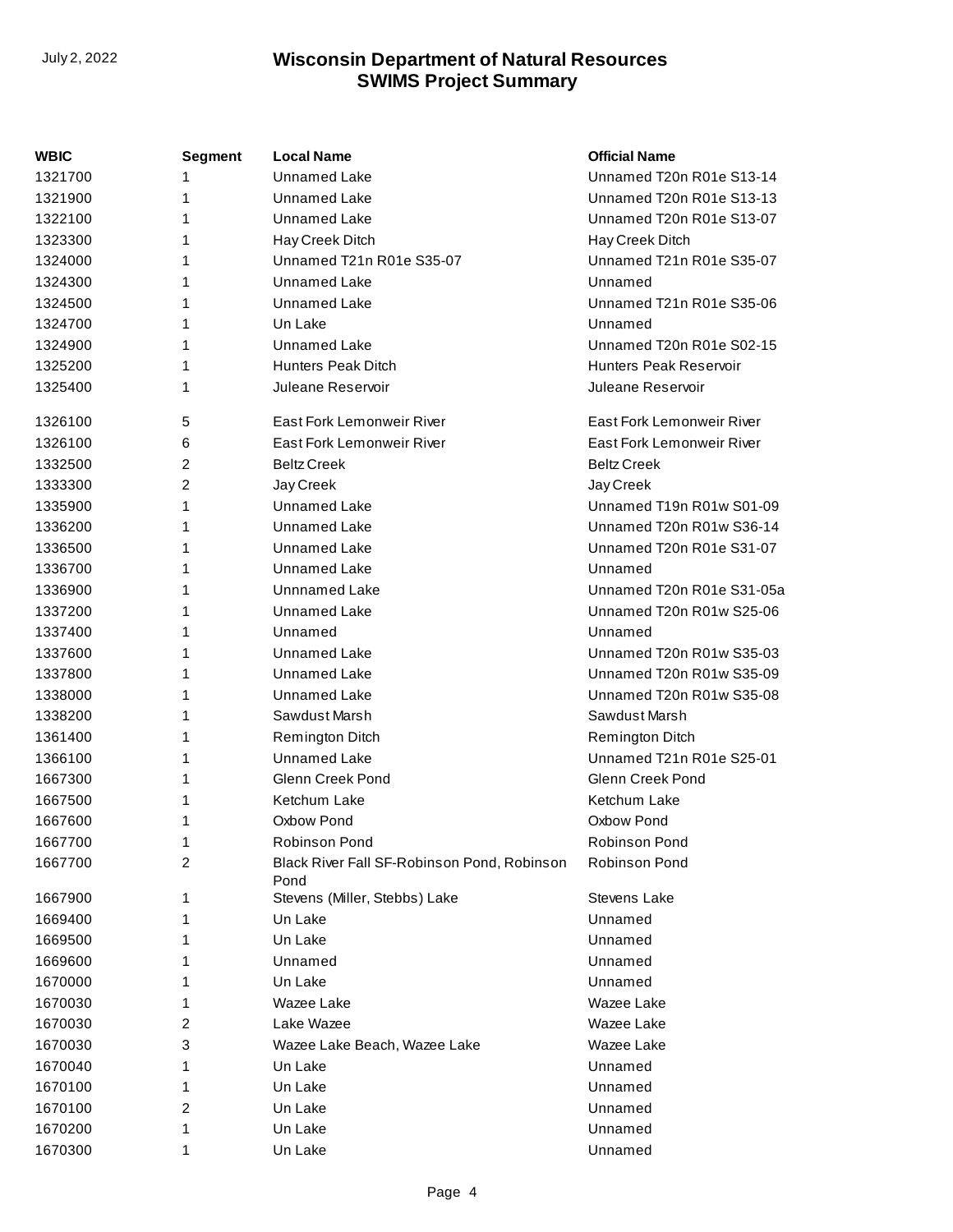| WBIC    | Segment | <b>Local Name</b>                          | <b>Official Name</b>        |
|---------|---------|--------------------------------------------|-----------------------------|
| 1670500 | 1       | Un Lake                                    | Unnamed                     |
| 1670600 | 1       | Un Lake                                    | Unnamed                     |
| 1670700 | 1       | Un Lake                                    | Unnamed                     |
| 1670800 | 1       | Un Lake                                    | Unnamed                     |
| 1675800 | 1       | <b>Wildcat Flowage</b>                     | <b>Wildcat Flowage</b>      |
| 1676700 | 2       | <b>Black River</b>                         | <b>Black River</b>          |
| 1676700 | 3       | <b>Black River</b>                         | <b>Black River</b>          |
| 1681000 | 3       | South Fork Beaver Creek                    | South Fork Beaver Creek     |
| 1682300 | 1       | <b>German Coulee Creek</b>                 | Unnamed                     |
| 1682500 | 2       | North Fork Beaver Creek                    | North Fork Beaver Creek     |
| 1683700 | 1       | Washington Coulee Creek                    | Washington Coulee Creek     |
| 1684000 | 2       | Creek 7-7                                  | Unnamed                     |
| 1684050 | 1       | <b>Creek 7-10</b>                          | Unnamed                     |
| 1684100 | 1       | Creek 13-3a T20n R7w                       | Unnamed                     |
| 1684300 | 1       | <b>Columbus Creek</b>                      | Columbus Creek              |
| 1684400 | 1       | Unnamed Trib 20n, 6w, 17nenw               | Unnamed                     |
| 1684500 | 1       | <b>Little Creek</b>                        | <b>Little Creek</b>         |
| 1684600 | 1       | Creek 16-2                                 | Unnamed                     |
| 1684700 | 1       | <b>Creek 9-13</b>                          | Unnamed                     |
| 1684800 | 1       | <b>Creek 10-10</b>                         | Unnamed                     |
| 1684800 | 2       | Local Water                                | Unnamed                     |
| 1687800 | 1       | Horseshoe Lake                             | Horseshoe Lake              |
| 1687900 | 1       | Local Water                                | Unnamed                     |
| 1688300 | 1       | <b>Wilson Creek</b>                        | <b>Wilson Creek</b>         |
| 1688500 | 1       | Mill Creek                                 | Mill Creek                  |
| 1688500 | 2       | Mill Creek                                 | Mill Creek                  |
| 1689300 | 1       | Davis Creek                                | Davis Creek                 |
| 1689700 | 1       | Sand Creek                                 | Sand Creek                  |
| 1690100 | 1       | Local Water                                | Unnamed                     |
| 1690200 | 1       | Local Water                                | Unnamed                     |
| 1691300 | 1       | Douglas Creek                              | Douglas Creek               |
| 1691300 | 2       | Douglas Creek                              | Douglas Creek               |
| 1691300 | 3       | Douglas Creek                              | Douglas Creek               |
| 1691500 | 1       | Douglas Pond                               | Douglas Pond                |
| 1691700 | 1       | <b>White Creek</b>                         | <b>White Creek</b>          |
| 1691900 | 1       | <b>Woodward Creek</b>                      | <b>Woodward Creek</b>       |
| 1692100 | 1       | North Branch Shake Hollow Creek (30-15 Cr) | North Branch Douglas Creek  |
| 1692100 | 2       | Unnamed Creek 30-15 (N Br Shake Hollow Cr) | North Branch Douglas Creek  |
| 1692600 | 1       | Kunes Creek                                | <b>Kunes Creek</b>          |
| 1692800 | 1       | Horse Shoe Lake                            | Horse Shoe Lake             |
| 1695100 | 1       | <b>Wolf Creek</b>                          | <b>Wolf Creek</b>           |
| 1695200 | 1       | <b>Roaring Creek</b>                       | <b>Roaring Creek</b>        |
| 1695300 | 1       | <b>Black Slough Creek</b>                  | <b>Black Slough Creek</b>   |
| 1695500 | 1       | <b>Trout Run</b>                           | <b>Trout Run</b>            |
| 1695500 | 2       | <b>Trout Run</b>                           | <b>Trout Run</b>            |
| 1695600 | 1       | East Branch Trout River                    | East Branch Trout Run Creek |
| 1695900 | 1       | Un Lake                                    | Unnamed                     |
| 1696000 | 1       | Creek 10-2                                 | Unnamed                     |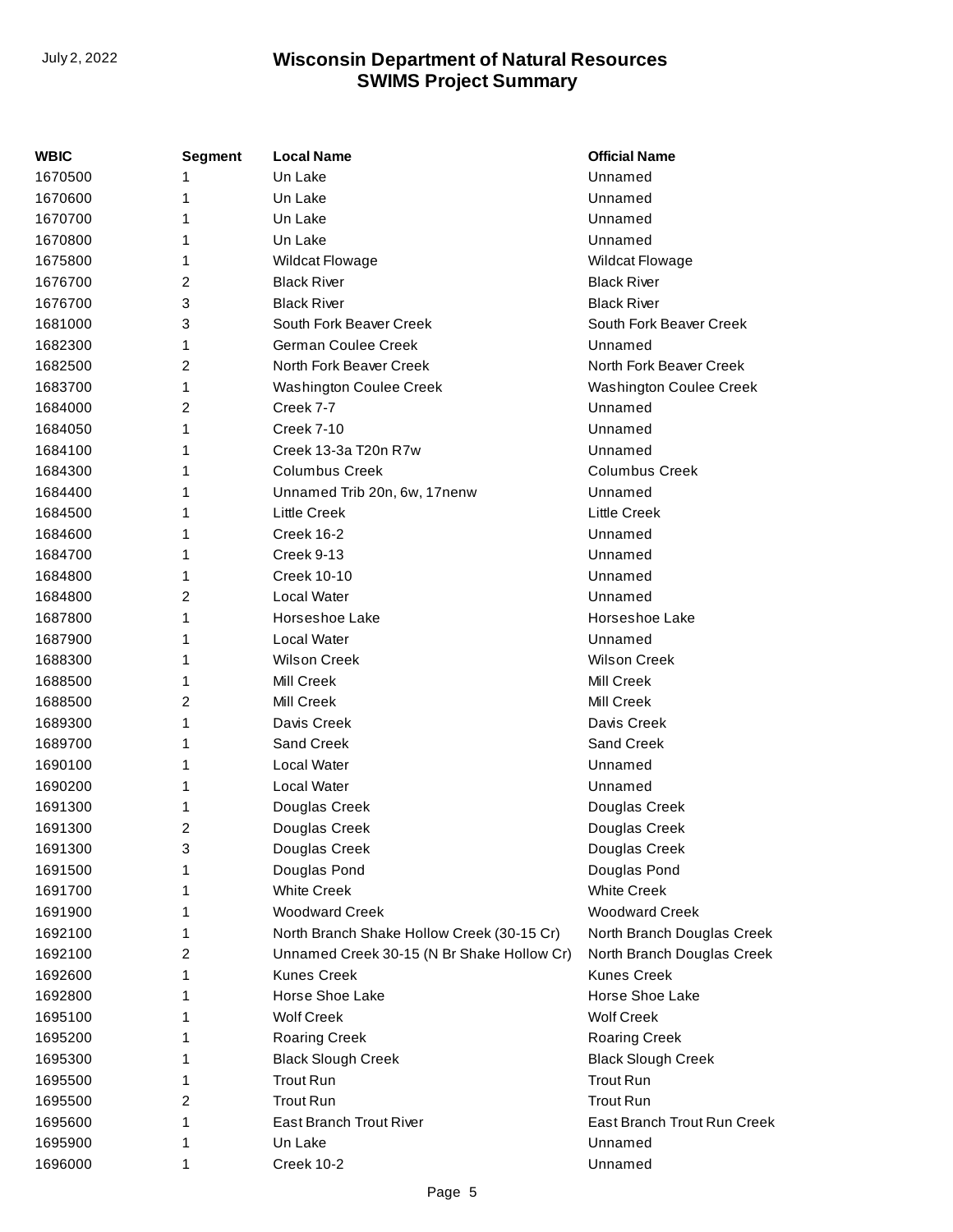| <b>WBIC</b> | <b>Segment</b> | <b>Local Name</b>                                          | <b>Official Name</b>           |
|-------------|----------------|------------------------------------------------------------|--------------------------------|
| 1696040     |                | Un Lake                                                    | Unnamed                        |
| 1696050     | 1              | Local Water                                                | Unnamed                        |
| 1696065     |                | Un Lake                                                    | Unnamed                        |
| 1696300     | 1              | <b>Robinson Creek</b>                                      | <b>Robinson Creek</b>          |
| 1696300     | 2              | <b>Robinson Creek</b>                                      | <b>Robinson Creek</b>          |
| 1696300     | 3              | <b>Robinson Creek</b>                                      | <b>Robinson Creek</b>          |
| 1696400     | 1              | <b>Local Water</b>                                         | Unnamed                        |
| 1696500     | 1              | Unnamed Trib to Robinson Creek                             | Unnamed                        |
| 1696900     | 1              | <b>Stony Creek</b>                                         | <b>Stony Creek</b>             |
| 1697000     | 1              | <b>Shamrock Creek</b>                                      | <b>Shamrock Creek</b>          |
| 1697600     | 1              | Johnson Creek                                              | Unnamed                        |
| 1697700     | 1              | Jacobs Creek                                               | Unnamed                        |
| 1697800     | 1              | <b>Clear Creek</b>                                         | <b>Clear Creek</b>             |
| 1700500     | 1              | <b>Madison Creek</b>                                       | <b>Madison Creek</b>           |
| 1700600     | 1              | Glenn Creek                                                | Glen Creek                     |
| 1700800     | 1              | Pigeon Creek                                               | Pigeon Creek                   |
| 1701100     | 1              | Sharptail Flowage                                          | Sharptail Flowage              |
| 1701400     | 1              | Pigeon Creek Flowage                                       | Pigeon Creek Flowage           |
| 1701400     | 2              | Black River Fall SF--Pigeon Creek, Pigeon<br>Creek Flowage | Pigeon Creek Flowage           |
| 1701500     | 1              | <b>Stanton Creek</b>                                       | <b>Stanton Creek</b>           |
| 1701600     | 1              | Wyman Creek                                                | Wyman Creek                    |
| 1701600     | 2              | Wyman Creek                                                | Wyman Creek                    |
| 1701600     | 3              | Wyman Creek                                                | Wyman Creek                    |
| 1701800     | 1              | Lee Lake                                                   | Lee Lake                       |
| 1702000     | 1              | Zahrte Creek                                               | Zahrte Creek                   |
| 1702300     | 1              | Unnamed Lake                                               | Unnamed                        |
| 1702500     | 1              | Local Water                                                | Unnamed                        |
| 1702600     | 1              | <b>Rudd Creek</b>                                          | <b>Rudd Creek</b>              |
| 1703200     |                | Wyman Lake                                                 | Wyman Lake                     |
| 1703300     | 1              | Creek 34-10                                                | Unnamed                        |
| 1703600     | 1              | Ketchum Creek                                              | Ketchum Creek                  |
| 1703800     | 1              | Ketchum Lake                                               | Ketchum Lake                   |
| 1704100     | 1              | Harkner Flowage                                            | Harkner Flowage                |
| 1704300     | 1              | <b>Beltz Creek</b>                                         | <b>Beltz Creek</b>             |
| 1704300     | 2              | <b>Beltz Creek</b>                                         | <b>Beltz Creek</b>             |
| 1704500     | 1              | Unnamed Lake                                               | Unnamed T20nr02ws23(Harkner)   |
| 1704600     |                | Pine Grove Creek                                           | Pine Grove Creek               |
| 1704800     |                | Un Lake                                                    | Unnamed                        |
| 1704900     |                | Un Lake                                                    | Unnamed                        |
| 1705000     | 1              | <b>Spring Creek</b>                                        | <b>Spring Creek</b>            |
| 1705150     |                | Un Pond                                                    | Unnamed                        |
| 1705200     | 1              | East Fork Black River                                      | <b>Black River - E Channel</b> |
| 1705300     | 1              | <b>Squaw Creek</b>                                         | Squaw Creek                    |
| 1705400     | 1              | Kenyon Creek                                               | Kenyon Creek                   |
| 1705500     |                | Hoffman Creek                                              | Hoffman Creek                  |
| 1705700     | 1              | Papoose Creek                                              | Papoose Creek                  |
| 1705750     | 1              | Un Lake                                                    | Unnamed                        |
|             |                |                                                            |                                |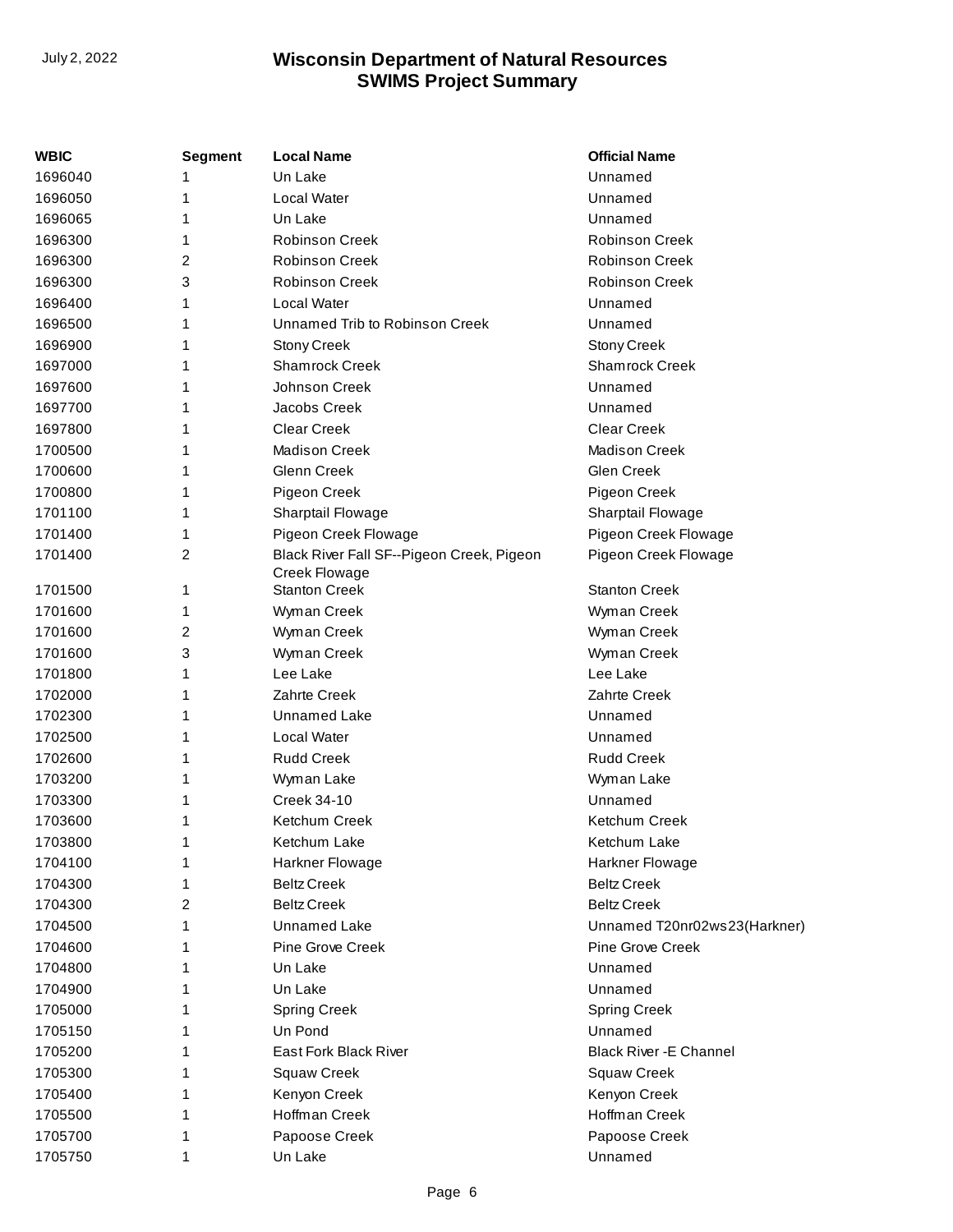| <b>WBIC</b> | <b>Segment</b> | <b>Local Name</b>                   | <b>Official Name</b>            |
|-------------|----------------|-------------------------------------|---------------------------------|
| 1705800     |                | Creek 21n, 5w, 13sesw(Creek 13-12)  | Unnamed                         |
| 1706000     | 1              | Creek 21n, 5w, 23nesw               | Unnamed                         |
| 1706100     | 1              | Creek 21n, 5w, 13 Nwsw              | Unnamed                         |
| 1706200     | 1              | <b>Creek 14-14</b>                  | Unnamed                         |
| 1706400     | 1              | Perry Creek                         | Perry Creek                     |
| 1706400     | 2              | Perry Creek                         | Perry Creek                     |
| 1706700     | 1              | <b>Unnamed Lake</b>                 | Unnamed                         |
| 1706900     | 1              | Cranberry Flowage-Lower             | Cranberry Flowage               |
| 1707100     | 1              | Cranberry Flowage, Upper            | Cranberry Flowage               |
| 1707400     | 1              | <b>Unnamed Lake</b>                 | Unnamed T21n R03w S31-05        |
| 1708000     | 2              | Coffee Creek (Depot Creek)          | Coffee Creek                    |
| 1708100     | 1              | <b>Town Creek</b>                   | <b>Town Creek</b>               |
| 1708100     | 2              | <b>Town Creek</b>                   | <b>Town Creek</b>               |
| 1708200     | 1              | <b>Red Creek</b>                    | <b>Red Creek</b>                |
| 1708800     | 1              | <b>Black River Flowage</b>          | Black River Flowage 1610        |
| 1708900     | 1              | Levis Creek                         | Levis Creek                     |
| 1708900     | 2              | Levis Creek                         | Levis Creek                     |
| 1708900     | 3              | Levis Creek                         | Levis Creek                     |
| 1709000     | 1              | Indian Grave Creek                  | <b>Indian Grave Creek</b>       |
| 1709200     | 1              | Trowe Drain                         | <b>Trowe Drain</b>              |
| 1709700     | 1              | Squaw Mound Flowage                 | Squaw Mound Flowage             |
| 1709800     | 1              | Paines Creek                        | Allen Creek                     |
| 1710000     | 1              | Creek 22n, 4w, 33nwne(Creek 33-2)   | Unnamed                         |
| 1710100     | 1              | Creek 22n, 4w, 33nenw(Creek 33-5)   | Unnamed                         |
| 1710200     | 1              | Snow Creek                          | <b>Snow Creek</b>               |
| 1710600     | 1              | <b>Halls Creek</b>                  | <b>Halls Creek</b>              |
| 1710600     | 2              | <b>Halls Creek</b>                  | <b>Halls Creek</b>              |
| 1710700     | 1              | Local Water                         | Unnamed                         |
| 1710900     | 1              | <b>Creek 18-10</b>                  | Unnamed                         |
| 1711300     | 1              | Wrights ville Creek                 | Wrights ville Creek             |
| 1711500     | 1              | Lower Merrillan Pond                | Trow Lake (L Merrillan Pond)    |
| 1711600     | 1              | <b>East Fork Halls Creek</b>        | <b>East Fork Halls Creek</b>    |
| 1711600     | 2              | East Fork Halls Creek               | <b>East Fork Halls Creek</b>    |
| 1711600     | 3              | <b>East Fork Halls Creek</b>        | <b>East Fork Halls Creek</b>    |
| 1711600     | 5              | East Fork Halls Creek               | East Fork Halls Creek           |
| 1711800     | 1              | Paines Creek                        | Paines Creek                    |
| 1713200     | 1              | Oakwood Lake                        | Oakwood Lake (U Merrillan Pond) |
| 1713300     | 1              | South Fork Halls Creek              | South Fork Halls Creek          |
| 1713400     | 1              | Cisna Creek                         | Cisna Creek                     |
| 1713600     | 1              | Hayden Creek                        | Hayden Creek                    |
| 1713900     | 1              | <b>Creek 17-8</b>                   | Unnamed                         |
| 1714000     | 1              | W Fork Halls Creek (T23n, R5w, S12) | Unnamed                         |
| 1714100     | 1              | Clear Creek (Creek 29-10)           | <b>Clear Creek</b>              |
| 1714200     | 1              | <b>Morrison Creek</b>               | <b>Morrison Creek</b>           |
| 1714200     | 2              | Morrison Creek                      | <b>Morrison Creek</b>           |
| 1714200     | 3              | <b>Morrison Creek</b>               | <b>Morrison Creek</b>           |
| 1714300     | 1              | Dickey Creek                        | Dickey Creek                    |
| 1714700     | 1              | Funmaker Flowage                    | Funmaker Flowage                |
|             |                |                                     |                                 |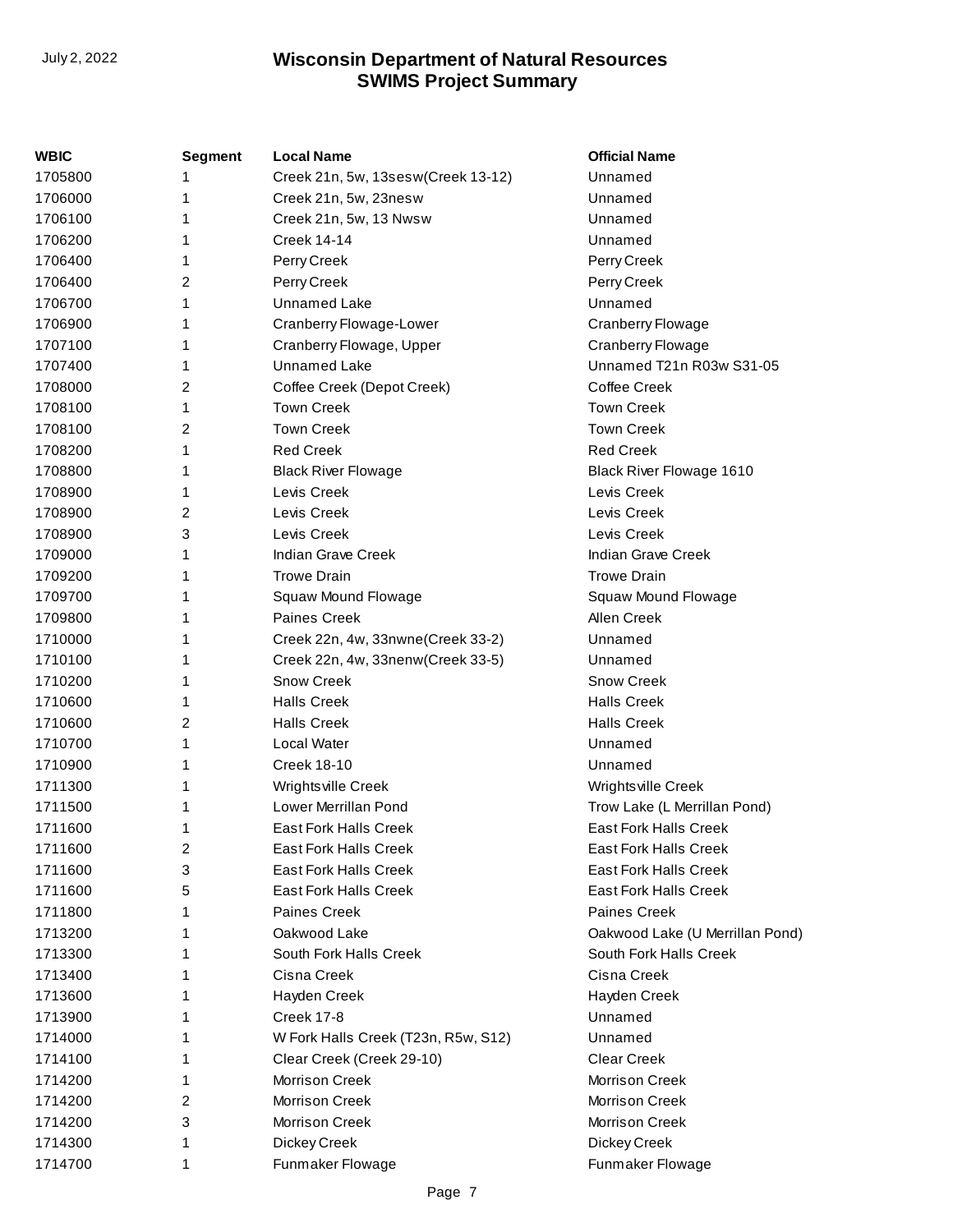| WBIC    | <b>Segment</b> | <b>Local Name</b>               | <b>Official Name</b>        |
|---------|----------------|---------------------------------|-----------------------------|
| 1714900 | 1              | <b>Teal Flowage</b>             | <b>Teal Flowage</b>         |
| 1715100 | 1              | Little Bear Flowage             | Little Bear Flowage         |
| 1715300 | 1              | <b>Big Bear Flowage</b>         | <b>Big Bear Flowage</b>     |
| 1715700 | 1              | Wilson Marsh Flowage            | Wilson Marsh Flowage        |
| 1715800 | 1              | Valentine Creek (Indian Cr)     | <b>Valentine Creek</b>      |
| 1715800 | $\overline{c}$ | Valentine Creek (Indian Cr)     | <b>Valentine Creek</b>      |
| 1715900 | 1              | Hay Creek                       | Hay Creek                   |
| 1716200 | 1              | Dry Land Flowage                | Dry Land Flowage            |
| 1716400 | 1              | Staffon Flowage (School)        | Staffon Flowage (School)    |
| 1716600 | 1              | <b>Mollies Creek</b>            | <b>Mollies Creek</b>        |
| 1716800 | 1              | <b>Pollies Creek</b>            | <b>Pollies Creek</b>        |
| 1716900 | 1              | Unnamed Creek to Morrison Creek | Unnamed                     |
| 1717000 | 1              | Un Lake                         | Unnamed                     |
| 1717100 | 1              | Un Lake                         | Unnamed                     |
| 1717300 | 1              | Town Line Flowage               | Town Line Flowage           |
| 1717500 | 1              | White Tail Flowage              | White Tail Flowage          |
| 1717700 | 1              | <b>Battle Point Flowage</b>     | <b>Battle Point Flowage</b> |
| 1718100 | 1              | Little Thunder Flowage          | Little Thunder Flowage      |
| 1718300 | 1              | Partridge Crop Flowage          | Partridge Crop Flowage      |
| 1718500 | 1              | Seventeen Flowage               | Seventeen Flowage           |
| 1718800 | 1              | Unnamed                         | Unnamed                     |
| 1719000 | 1              | <b>Black Duck Flowage</b>       | <b>Black Duck Flowage</b>   |
| 1719200 | 1              | <b>Tanner Flowage</b>           | <b>Tanner Flowage</b>       |
| 1719500 | 1              | Weber Flowage                   | Weber Flowage               |
| 1719700 | 1              | Mallard Flowage                 | Mallard Flowage             |
| 1719800 | 1              | <b>White Creek</b>              | <b>White Creek</b>          |
| 1720000 | 1              | <b>Crawford Creek</b>           | <b>Crawford Creek</b>       |
| 1720300 | 1              | <b>Unnamed Lake</b>             | Unnamed                     |
| 1720500 | 1              | <b>Town Line Creek</b>          | <b>Town Line Creek</b>      |
| 1720700 | 1              | Range Line Flowage              | Range Line Flowage          |
| 1721000 | 1              | <b>Unnamed Lake</b>             | Unnamed T21n R01w S18-14    |
| 1721300 | 1              | Unnamed Lake                    | Unnamed T21n R01w S31-07    |
| 1721700 | 1              | Unnamed                         | Unnamed                     |
| 1722000 |                | Potter Flowage                  | Potter Flowage              |
| 1722200 |                | <b>Unnamed Lake</b>             | Unnamed T21n R01w S17-08    |
| 1722800 |                | <b>Unnamed Lake</b>             | Unnamed                     |
| 1723000 |                | <b>Unnamed Lake</b>             | Unnamed                     |
| 1723200 |                | <b>Unnamed Lake</b>             | Unnamed T21n R01w S03-11    |
| 1723400 |                | <b>Unnamed Lake</b>             | Unnamed T21n R01w S09-13    |
| 1723700 | 1              | <b>Hawkins Creek</b>            | <b>Hawkins Creek</b>        |
| 1723700 | 2              | <b>Hawkins Creek</b>            | <b>Hawkins Creek</b>        |
| 1723700 | 3              | <b>Hawkins Creek</b>            | <b>Hawkins Creek</b>        |
| 1724100 | 1              | Unnamed Lake                    | Unnamed                     |
| 1724300 |                | Unnamed Lake                    | <b>Hawkins Lake</b>         |
| 1724700 |                | Mckenna Creek                   | McKenna Creek               |
| 1725100 |                | Local Water                     | Unnamed                     |
| 1725200 | 1              | Local Water                     | Unnamed                     |
| 1725400 | 1              | <b>Unnamed Lake</b>             | Unnamed T21n R01w S34-08    |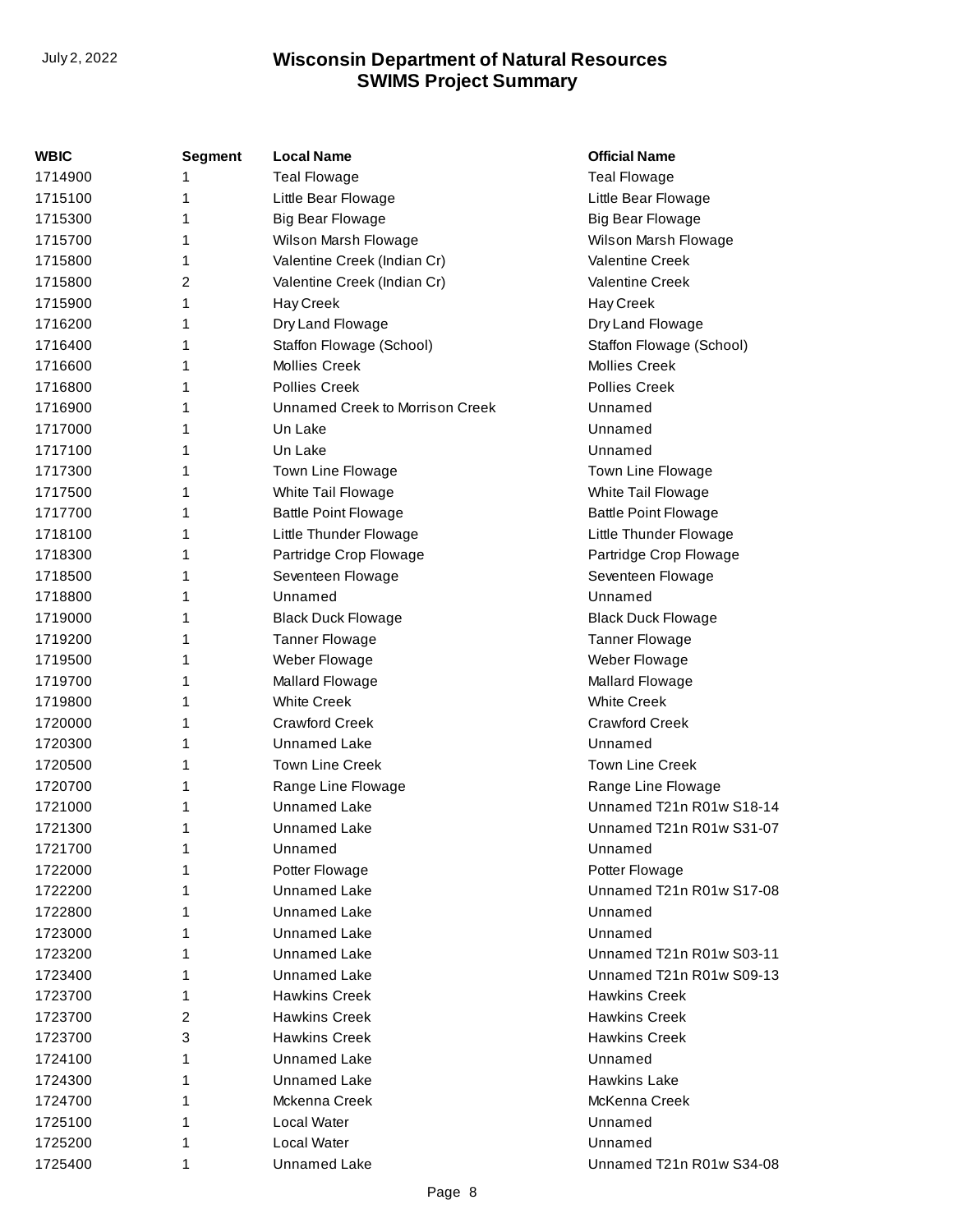| WBIC    | <b>Segment</b> | <b>Local Name</b>                | <b>Official Name</b>          |
|---------|----------------|----------------------------------|-------------------------------|
| 1725600 | 1              | Unnamed Lake                     | Unnamed T20n R01w S03-14      |
| 1725900 | 1              | Unnamed Lake                     | Unnamed                       |
| 1726100 | 1              | Unnamed Lake                     | Unnamed                       |
| 1726300 | 1              | Unnamed Lake                     | Unnamed                       |
| 1726400 | 1              | Vismal Creek                     | Vismal Creek                  |
| 1726400 | 2              | <b>Vismal Creek</b>              | Vismal Creek                  |
| 1726500 | 1              | Unnamed Creek (T22n, R3w, S17)   | Unnamed                       |
| 1727000 | 1              | Lower Backwater                  | Lower Backwater               |
| 1727100 | 1              | Local Water                      | Unnamed                       |
| 1727200 | 1              | Upper Backwater                  | Upper Backwater               |
| 1727700 | 1              | Arbutus Lake                     | Arbutus Lake*                 |
| 1727700 | 2              | East Arbutus Beach, Arbutus Lake | Arbutus Lake*                 |
| 1727700 | 3              | West Arbutus Beach, Arbutus Lake | Arbutus Lake*                 |
| 1727800 | $\overline{c}$ | Arnold Creek                     | <b>Arnold Creek</b>           |
| 1729000 | 2              | E Fk Black R                     | East Fork Black River         |
| 1729000 | 3              | E Fk Black R                     | East Fork Black River         |
| 1729000 | 4              | East Fork Black River            | East Fork Black River         |
| 1729300 | 1              | <b>Rock Creek</b>                | <b>Rock Creek</b>             |
| 1731100 | 1              | Local Water                      | Unnamed                       |
| 1731400 | 1              | Schumann Creek                   | Schumann Creek                |
| 1731900 | 1              | <b>Knutes Creek</b>              | <b>Knutes Creek</b>           |
| 1732500 | 1              | Davidson Creek                   | Davidson Creek                |
| 1732700 | 1              | Unnamed Lake                     | Unnamed                       |
| 1732900 | 1              | Un Lake                          | Unnamed                       |
| 1733000 | 1              | <b>Unnamed Stream</b>            | Unnamed                       |
| 1733300 |                | Unnamed                          | Unnamed                       |
| 1733500 | 1              | Local Water                      | Unnamed                       |
| 1733700 | 1              | Unnamed Lake                     | Unnamed                       |
| 1733900 | 1              | Unnamed Lake                     | Unnamed T22n R01e S15-13      |
| 1734100 | 1              | <b>Indian Creek</b>              | <b>Indian Creek</b>           |
| 1734100 | 2              | <b>Indian Creek</b>              | <b>Indian Creek</b>           |
| 1734400 | 1              | Unnamed Lake                     | Unnamed T22n R01e S36-07      |
| 1734500 | 1              | Un Lake                          | Unnamed                       |
| 1734700 |                | Unnamed Lake                     | Unnamed                       |
| 1735000 | 1              | Unnamed Lake                     | Unnamed T21n R01e S02-14      |
| 1735600 | 1              | <b>Lead Creek</b>                | <b>Lead Creek</b>             |
| 1769900 | 3              | Trempealeau River                | Trempealeau River             |
| 1769900 | 4              | Trempealeau River                | Trempealeau River             |
| 1792500 | 2              | Pigeon Creek                     | Pigeon Creek                  |
| 1792500 | 3              | Pigeon Creek                     | Pigeon Creek                  |
| 1795800 | 1              | Schermerhorn Creek               | Schermerhorn Creek            |
| 1796700 | 1              | <b>Timber Creek</b>              | <b>Timber Creek</b>           |
| 1796800 | 1              | Local Water                      | Unnamed                       |
| 1797500 | 1              | Northfield Lake T23n R06w S09    | Northfield Lake T23n R06w S09 |
| 1797550 | 1              | Un Lake                          | Unnamed                       |
| 1797700 | 1              | May Coulee Creek (Sand Creek)    | May Coulee Creek              |
| 1798000 | 1              | Unnamed Trib to Pigeon Cr        | Unnamed                       |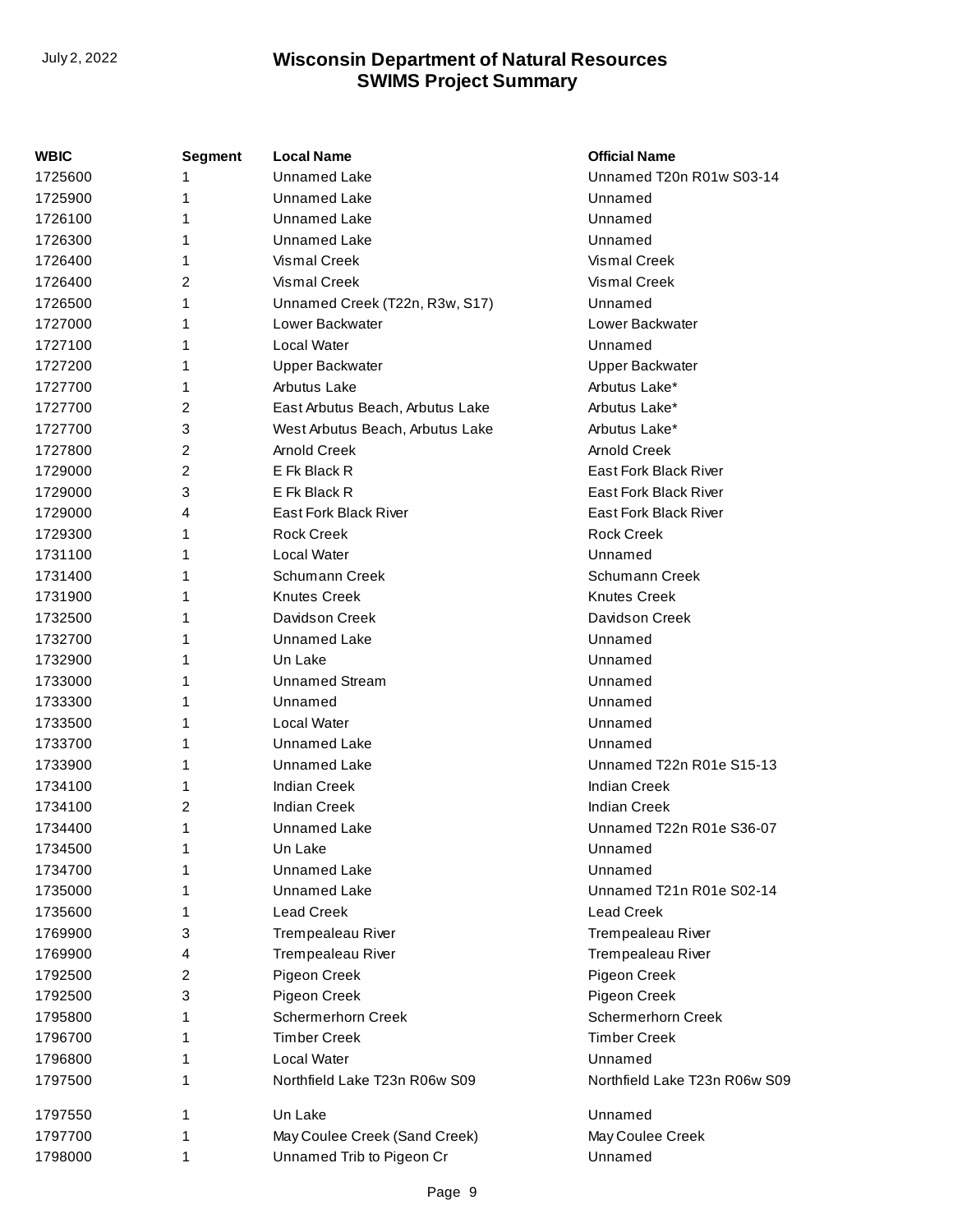| WBIC    | <b>Segment</b> | <b>Local Name</b>                 | <b>Official Name</b>           |
|---------|----------------|-----------------------------------|--------------------------------|
| 1798200 |                | <b>Ellingson Coulee Creek</b>     | Unnamed                        |
| 1798300 | 1              | Lyons Creek                       | Lyons Creek                    |
| 1798400 | 1              | <b>Gomsrud Creek</b>              | <b>Gomsrud Creek</b>           |
| 1800600 | 1              | <b>Trump Coulee Creek</b>         | <b>Trump Coulee Creek</b>      |
| 1801000 | 1              | <b>Trump Lake</b>                 | <b>Trump Lake</b>              |
| 1801800 | 1              | Vosse Coulee Creek                | <b>Vosse Coulee Creek</b>      |
| 1802500 | 1              | Unnamed Creek 25-13               | Unnamed                        |
| 1802700 | 1              | <b>Skutley Creek</b>              | <b>Skutley Creek</b>           |
| 1802700 | 2              | <b>Skutley Creek</b>              | <b>Skutley Creek</b>           |
| 1802900 | 1              | <b>French Creek</b>               | <b>French Creek</b>            |
| 1802900 | 2              | <b>French Creek</b>               | <b>French Creek</b>            |
| 1802900 | 3              | <b>French Creek</b>               | <b>French Creek</b>            |
| 1803300 | 1              | Unnamed Creek 23-1                | Unnamed                        |
| 1803500 | 1              | Disco Branch Creek                | Disco Br                       |
| 1804000 | 1              | <b>Unnamed Lake</b>               | Unnamed                        |
| 1804100 | 1              | Jonah Coulee Creek                | Jonahs Coulee Creek            |
| 1804200 | 1              | <b>Pine Creek</b>                 | Pine Creek                     |
| 1804500 | 1              | Unnamed Lake                      | Unnamed                        |
| 1804600 | 1              | <b>Curran Coulee Creek</b>        | <b>Curran Coulee Creek</b>     |
| 1805500 | 1              | <b>Smith Coulee Creek</b>         | <b>Smith Coulee Creek</b>      |
| 1805600 | 1              | Lowe Creek                        | Lowe Creek                     |
| 1805600 | 2              | Lowe Creek                        | Lowe Creek                     |
| 1806200 | 1              | <b>Stony Creek</b>                | <b>Stony Creek</b>             |
| 1806700 | 1              | <b>Tank Creek</b>                 | <b>Tank Creek</b>              |
| 1806730 | 1              | <b>Creek 27-7</b>                 | Unnamed                        |
| 1806750 | 1              | Un Lake                           | Unnamed                        |
| 1806800 | 1              | Creek 26-7                        | Unnamed                        |
| 1806900 | 1              | S. Branch Trempealeau R.          | South Branch Trempealeau River |
| 1807000 | 1              | Amo Creek                         | Amo Creek                      |
| 1807200 | 1              | North Branch Trempealeau River    | North Branch Trempealeau River |
| 1807300 | 1              | <b>Judkins Creek</b>              | <b>Judkins Creek</b>           |
| 1827100 | 2              | <b>Buffalo River - South Fork</b> | South Fork Buffalo River       |
| 1828300 | 1              | <b>Creek 19-16</b>                | Unnamed                        |
| 1828400 |                | <b>Creek 29-5</b>                 | Unnamed                        |
| 1828500 |                | Rindahl Creek (Creek 29-1)        | <b>Rindahl Creek</b>           |
| 1828700 | 1              | Creek 28-6                        | Unnamed                        |
| 1828800 | 1              | Creek 21-16 T24n R6w              | Unnamed                        |
| 1828900 | 1              | Jermstad Creek                    | Jermstad Creek                 |
| 1829100 | 1              | <b>Creek 23-11</b>                | Unnamed                        |
| 1829200 | 1              | Creek 23-12                       | Unnamed                        |
| 1829300 | 1              | <b>Creek 25-2</b>                 | Unnamed                        |
| 1829400 | 1              | Creek 30-6                        | Unnamed                        |
| 1829500 | 1              | <b>Creek 30-5</b>                 | Unnamed                        |
| 1829700 | 2              | North Fork Buffalo River          | North Fork Buffalo River       |
| 1830500 | 1              | Kay Creek                         | Kay Creek                      |
| 1830600 | 1              | Creek 5-10                        | Unnamed                        |
| 1830800 | 1              | Creek 4-10                        | Unnamed                        |
| 1831000 | 1              | Creek 3-12                        | Unnamed                        |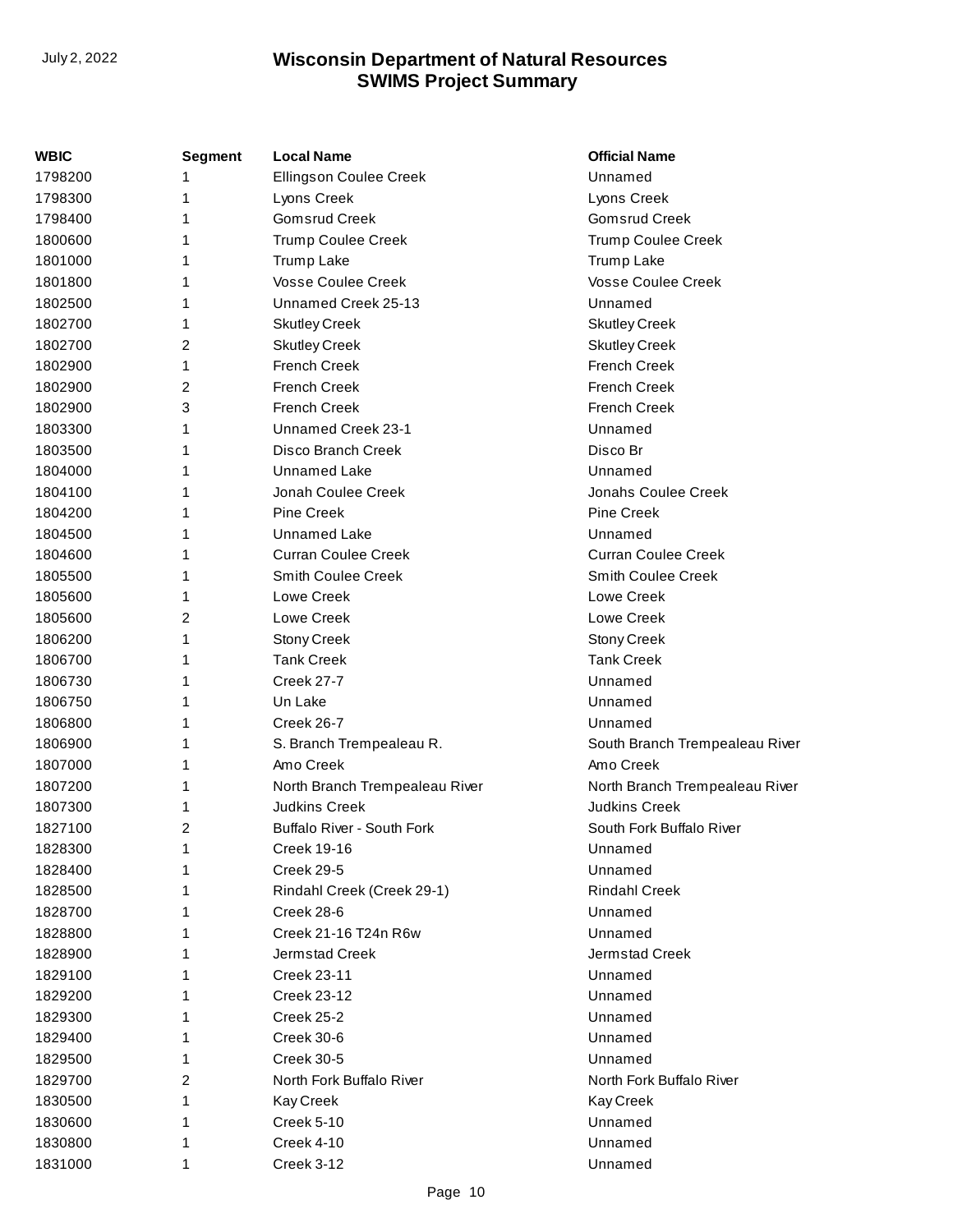| WBIC    | <b>Segment</b> | <b>Local Name</b>                | <b>Official Name</b> |
|---------|----------------|----------------------------------|----------------------|
| 1831100 | 1              | Solum Creek                      | Solum Creek          |
| 1831200 | 1              | Creek 7-5                        | Unnamed              |
| 2132700 | 2              | <b>Travis Creek</b>              | <b>Travis Creek</b>  |
| 2135900 | 3              | Schoolhouse Creek                | Schoolhouse Creek    |
| 2136400 | 1              | Creek 2-5b (T24n, R5w)           | Unnamed              |
| 2136500 | 1              | Creek 10-6 (T24n, R5w)           | Unnamed              |
| 2136600 | 1              | <b>Unnamed Creek</b>             | Unnamed              |
| 3000289 | 1              | Creek 5-3                        | Unnamed              |
| 3000343 | 1              | Creek 5-11 (German Coulee Creek) | Unnamed              |
| 3000361 | 1              | Creek 24-4                       | Unnamed              |
| 3000383 | 1              | <b>Creek 17-2</b>                | Unnamed              |
| 3000395 | 1              | Creek 13-3a                      | Unnamed              |
| 3000396 | 1              | Creek 13-3b                      | Unnamed              |
| 5021165 | 1              | Unnamed Ditch to Remington Ditch | Unnamed              |
| 5022011 | 1              | <b>Unnamed Stream</b>            | Unnamed              |
| 5022221 | 1              | <b>Unnamed Stream</b>            | Unnamed              |
| 5022347 | 1              | <b>Unnamed Stream</b>            | Unnamed              |
| 5022463 | 1              | <b>Creek 10-10</b>               | Unnamed              |
| 5022608 | 1              | Unnamed Stream                   | Unnamed              |
| 5022738 | 1              | <b>Unnamed Stream</b>            | Unnamed              |
| 5022755 | 1              | Local Water                      | Unnamed              |
| 5022801 | 1              | <b>Unnamed Stream</b>            | Unnamed              |
| 5023012 | 1              | <b>Unnamed Stream</b>            | Unnamed              |
| 5023127 | 1              | <b>Unnamed Stream</b>            | Unnamed              |
| 5023520 | 1              | Mill Creek                       | Unnamed              |
| 5545697 | 1              | Local Water                      | Unnamed              |
| 5546161 | 1              | Local Water                      | Unnamed              |
| 5546579 | 1              | Local Water                      | Unnamed              |
| 5546632 | 1              | Local Water                      | Unnamed              |
| 5546893 | 1              | Local Water                      | Unnamed              |
| 5548079 | 1              | Local Water                      | Unnamed              |
| 5548198 | 1              | Local Water                      | Unnamed              |
| 5548234 | 1              | Local Water                      | Unnamed              |
| 5548304 | 1              | Local Water                      | Unnamed              |
| 5548769 | 1              | Local Water                      | Unnamed              |
| 5548809 | 1              | Local Water                      | Unnamed              |
| 5548853 | 1              | Local Water                      | Unnamed              |
| 5548897 | 1              | Local Water                      | Unnamed              |
| 5548947 | 1              | Local Water                      | Unnamed              |
| 5549165 | 1              | Local Water                      | Unnamed              |
| 5549433 | 1              | Local Water                      | Unnamed              |
| 5549462 | 1              | Local Water                      | Unnamed              |
| 5549700 | 1              | Local Water                      | Unnamed              |
| 5549813 | 1              | Local Water                      | Unnamed              |
| 5549833 | 1              | Local Water                      | Unnamed              |
| 5549913 | 1              | Unnamed                          | Unnamed              |
| 5549930 | 1              | Local Water                      | Unnamed              |
| 5549966 | 1              | Local Water                      | Unnamed              |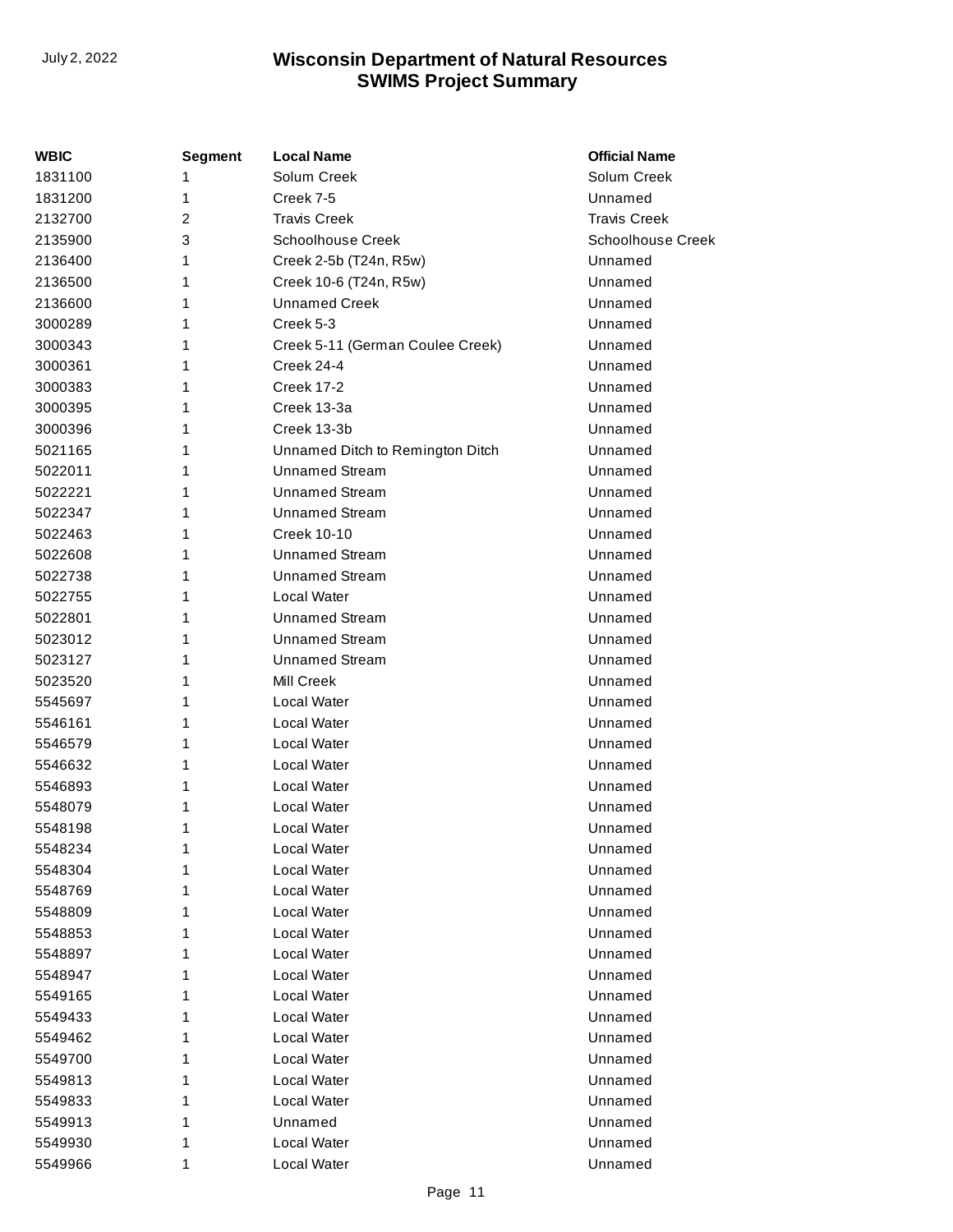| <b>WBIC</b> | <b>Segment</b> | <b>Local Name</b>  | <b>Official Name</b> |
|-------------|----------------|--------------------|----------------------|
| 5549992     | 1              | <b>Local Water</b> | Unnamed              |
| 5550044     | 1              | Local Water        | Unnamed              |
| 5550048     | 1              | Local Water        | Unnamed              |
| 5550069     | 1              | Local Water        | Unnamed              |
| 5550229     | 1              | Local Water        | Unnamed              |
| 5550338     | 1              | <b>Local Water</b> | Unnamed              |
| 5550365     | 1              | Local Water        | Unnamed              |
| 5550387     | 1              | Local Water        | Unnamed              |
| 5550448     | 1              | Local Water        | Unnamed              |
| 5550541     | 1              | Local Water        | Unnamed              |
| 5550548     | 1              | Local Water        | Unnamed              |
| 5550553     | 1              | Local Water        | Unnamed              |
| 5550582     | 1              | Local Water        | Unnamed              |
| 5550657     | 1              | <b>Local Water</b> | Unnamed              |
| 5550658     | 1              | Local Water        | Unnamed              |
| 5551035     | 1              | Local Water        | Unnamed              |
| 5551064     | 1              | Local Water        | Unnamed              |
| 5551076     | 1              | Local Water        | Unnamed              |
| 5551080     | 1              | Local Water        | Unnamed              |
| 5551182     | 1              | Local Water        | Unnamed              |
| 5551286     | 1              | Local Water        | Unnamed              |
| 5551409     | 1              | <b>Local Water</b> | Unnamed              |
| 5551503     | 1              | Local Water        | Unnamed              |
| 5551520     | 1              | Local Water        | Unnamed              |
| 5551569     | 1              | Local Water        | Unnamed              |
| 5551579     | 1              | Local Water        | Unnamed              |
| 5551864     | 1              | Local Water        | Unnamed              |
| 5551866     | 1              | Local Water        | Unnamed              |
| 5551896     | 1              | Local Water        | Unnamed              |
| 5552264     | 1              | Local Water        | Unnamed              |
| 5552278     | 1              | Local Water        | Unnamed              |
| 5552600     | 1              | Local Water        | Unnamed              |
| 5552717     | 1              | Local Water        | Unnamed              |
| 5552727     | 1              | Local Water        | Unnamed              |
| 5552934     | 1              | Local Water        | Unnamed              |
| 5552938     | 1              | Local Water        | Unnamed              |
| 5552965     | 1              | Local Water        | Unnamed              |
| 5553041     | 1              | Local Water        | Unnamed              |
| 5553199     | 1              | Local Water        | Unnamed              |
| 5553217     | 1              | Local Water        | Unnamed              |
| 5553289     | 1              | Local Water        | Unnamed              |
| 5553313     | 1              | Local Water        | Unnamed              |
| 5553321     | 1              | Local Water        | Unnamed              |
| 5553357     | 1              | Local Water        | Unnamed              |
| 5553505     | 1              | Local Water        | Unnamed              |
| 5553525     | 1              | Local Water        | Unnamed              |
| 5553539     | 1              | Un Spring          | Unnamed              |
| 5553569     | 1              | Local Water        | Unnamed              |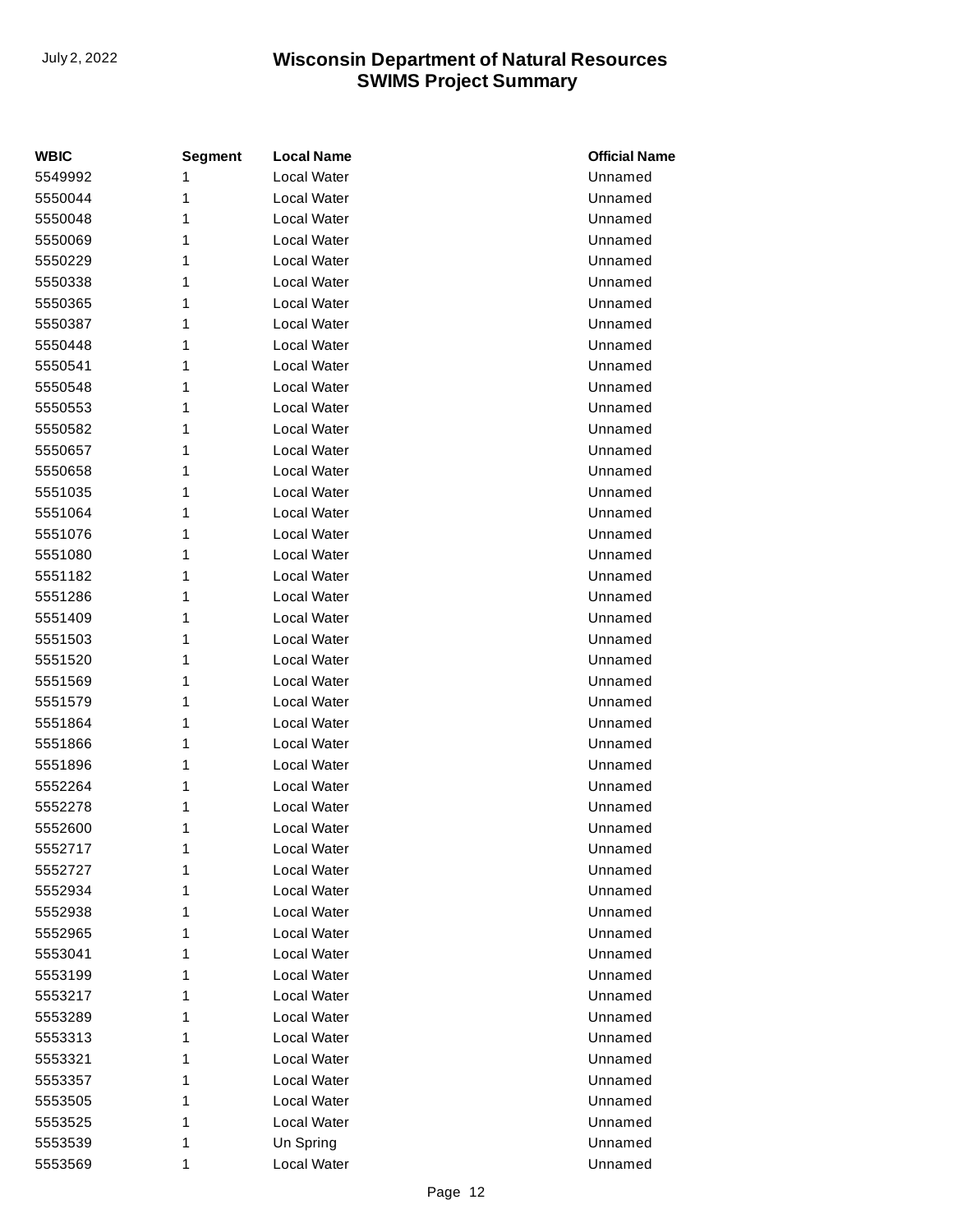| <b>WBIC</b> | <b>Segment</b> | <b>Local Name</b>   | <b>Official Name</b> |
|-------------|----------------|---------------------|----------------------|
| 5553624     | 1              | Local Water         | Unnamed              |
| 5553788     | 1              | Local Water         | Unnamed              |
| 5553943     | 1              | Local Water         | Unnamed              |
| 5553997     | 1              | Local Water         | Unnamed              |
| 5554278     | 1              | Local Water         | Unnamed              |
| 5554345     | 1              | Local Water         | Unnamed              |
| 5554375     | 1              | Local Water         | Unnamed              |
| 5554732     | 1              | Local Water         | Unnamed              |
| 5554790     | 1              | Local Water         | Unnamed              |
| 5554797     | 1              | Local Water         | Unnamed              |
| 5554814     | 1              | Local Water         | Unnamed              |
| 5554870     | 1              | Local Water         | Unnamed              |
| 5554935     | 1              | Local Water         | Unnamed              |
| 5555078     | 1              | Local Water         | Unnamed              |
| 5555304     | 1              | Local Water         | Unnamed              |
| 5555310     | 1              | Local Water         | Unnamed              |
| 5555581     | 1              | Local Water         | Unnamed              |
| 5555891     | 1              | Local Water         | Unnamed              |
| 5555987     | 1              | Local Water         | Unnamed              |
| 5556007     | 1              | Local Water         | Unnamed              |
| 5556044     | 1              | Local Water         | Unnamed              |
| 5556068     | 1              | Local Water         | Unnamed              |
| 5556123     | 1              | Local Water         | Unnamed              |
| 5556438     | 1              | Local Water         | Unnamed              |
| 5556601     | 1              | Local Water         | Unnamed              |
| 5556657     | 1              | Local Water         | Unnamed              |
| 5556690     | 1              | Local Water         | Unnamed              |
| 5582355     | 1              | Local Water         | Unnamed              |
| 5582356     | 1              | Local Water         | Unnamed              |
| 5582399     | 1              | Local Water         | Unnamed              |
| 5582435     | 1              | Local Water         | Unnamed              |
| 5582445     | 1              | Local Water         | Unnamed              |
| 5584708     | 1              | Local Water         | Unnamed              |
| 5584725     | 1              | Local Water         | Unnamed              |
| 5584969     | 1              | Local Water         | Unnamed              |
| 5585025     | 1              | Local Water         | Unnamed              |
| 5585064     | 1              | Local Water         | Unnamed              |
| 5585268     | 1              | Unnamed             | Unnamed              |
| 5585315     | 1              | Local Water         | Unnamed              |
| 5585371     | 1              | Local Water         | Unnamed              |
| 5585431     | 1              | Unnamed Lake        | Unnamed              |
| 5585476     | 1              | Local Water         | Unnamed              |
| 5585477     | 1              | <b>Unnamed Lake</b> | Unnamed              |
| 5585554     | 1              | Local Water         | Unnamed              |
| 5585639     | 1              | Local Water         | Unnamed              |
| 5585761     | 1              | Local Water         | Unnamed              |
| 5585913     | 1              | Local Water         | Unnamed              |
| 5585934     | 1              | Local Water         | Unnamed              |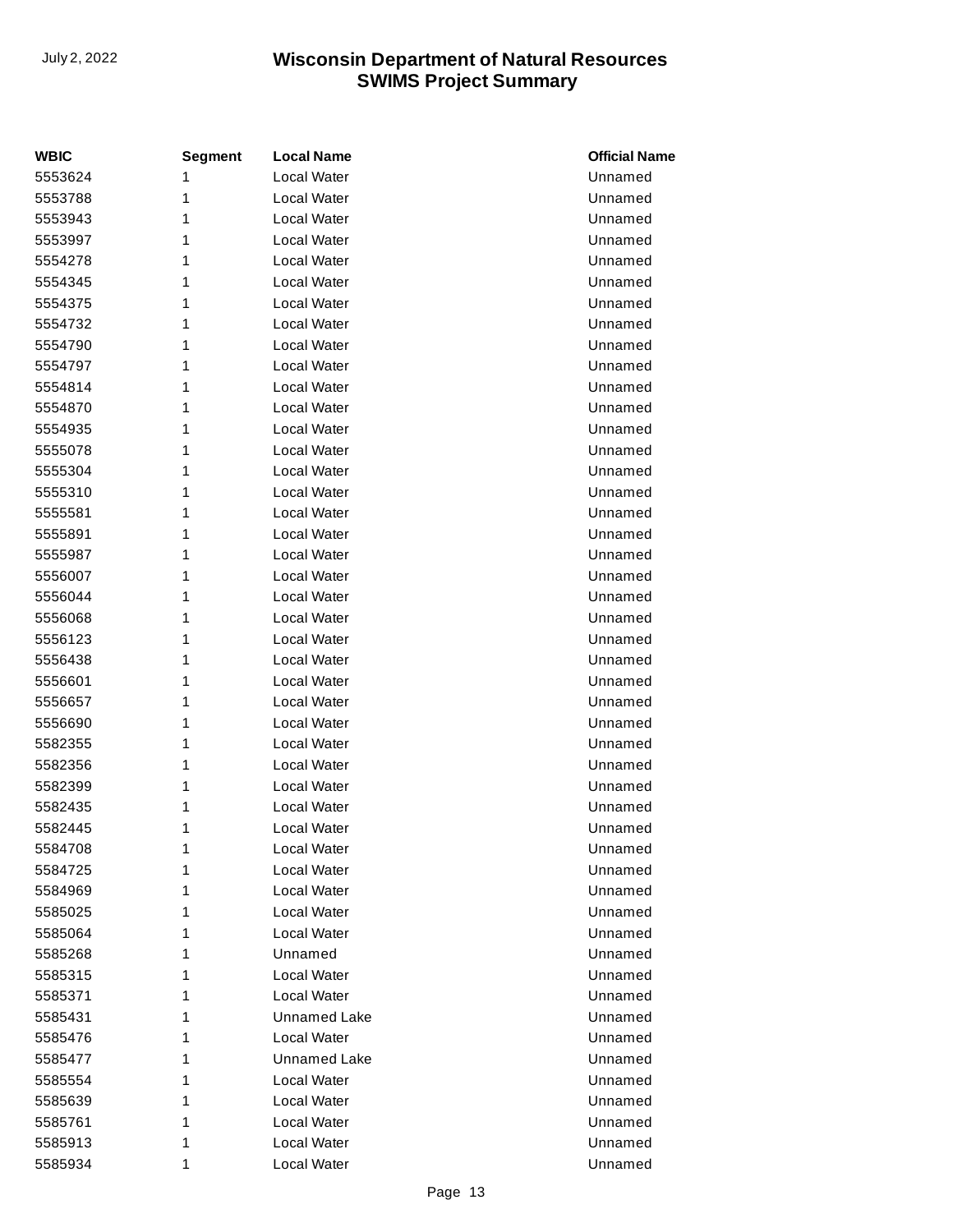| <b>WBIC</b> | <b>Segment</b> | <b>Local Name</b>   | <b>Official Name</b> |
|-------------|----------------|---------------------|----------------------|
| 5585976     | 1              | Local Water         | Unnamed              |
| 5585997     | 1              | Local Water         | Unnamed              |
| 5586001     | 1              | Local Water         | Unnamed              |
| 5586004     | 1              | Local Water         | Unnamed              |
| 5586005     | 1              | Local Water         | Unnamed              |
| 5586020     | 1              | Local Water         | Unnamed              |
| 5586022     | 1              | Local Water         | Unnamed              |
| 5586023     | 1              | Local Water         | Unnamed              |
| 5586024     | 1              | Local Water         | Unnamed              |
| 5586026     | 1              | Local Water         | Unnamed              |
| 5586028     | 1              | Local Water         | Unnamed              |
| 5586034     | 1              | Local Water         | Unnamed              |
| 5586048     | 1              | Local Water         | Unnamed              |
| 5586056     | 1              | Local Water         | Unnamed              |
| 5586059     | 1              | Local Water         | Unnamed              |
| 5586064     | 1              | Local Water         | Unnamed              |
| 5586085     | 1              | Local Water         | Unnamed              |
| 5586097     | 1              | Local Water         | Unnamed              |
| 5586102     | 1              | Local Water         | Unnamed              |
| 5586107     | 1              | Local Water         | Unnamed              |
| 5586108     | 1              | Local Water         | Unnamed              |
| 5586112     | 1              | Local Water         | Unnamed              |
| 5586113     | 1              | Local Water         | Unnamed              |
| 5586114     | 1              | Local Water         | Unnamed              |
| 5586121     | 1              | <b>Hawkins Lake</b> | <b>Hawkins Lake</b>  |
| 5586129     | 1              | Local Water         | Unnamed              |
| 5586132     | 1              | Local Water         | Unnamed              |
| 5586206     | 1              | Local Water         | Unnamed              |
| 5586228     | 1              | Local Water         | Unnamed              |
| 5586251     | 1              | Local Water         | Unnamed              |
| 5586275     | 1              | Local Water         | Unnamed              |
| 5586277     | 1              | Local Water         | Unnamed              |
| 5586278     | 1              | Unnamed             | Unnamed              |
| 5586302     | 1              | Local Water         | Unnamed              |
| 5586305     | 1              | Unnamed             | Unnamed              |
| 5586306     | 1              | Local Water         | Unnamed              |
| 5586312     | 1              | Local Water         | Unnamed              |
| 5586320     | 1              | Local Water         | Unnamed              |
| 5586345     | 1              | Local Water         | Unnamed              |
| 5586380     | 1              | Local Water         | Unnamed              |
| 5586388     | 1              | Local Water         | Unnamed              |
| 5586389     | 1              | Local Water         | Unnamed              |
| 5586408     | 1              | Local Water         | Unnamed              |
| 5586496     | 1              | Local Water         | Unnamed              |
| 5586513     | 1              | Local Water         | Unnamed              |
| 5586550     | 1              | Unnamed             | Unnamed              |
| 5587292     | 1              | Local Water         | Unnamed              |
| 5587303     | 1              | Local Water         | Unnamed              |